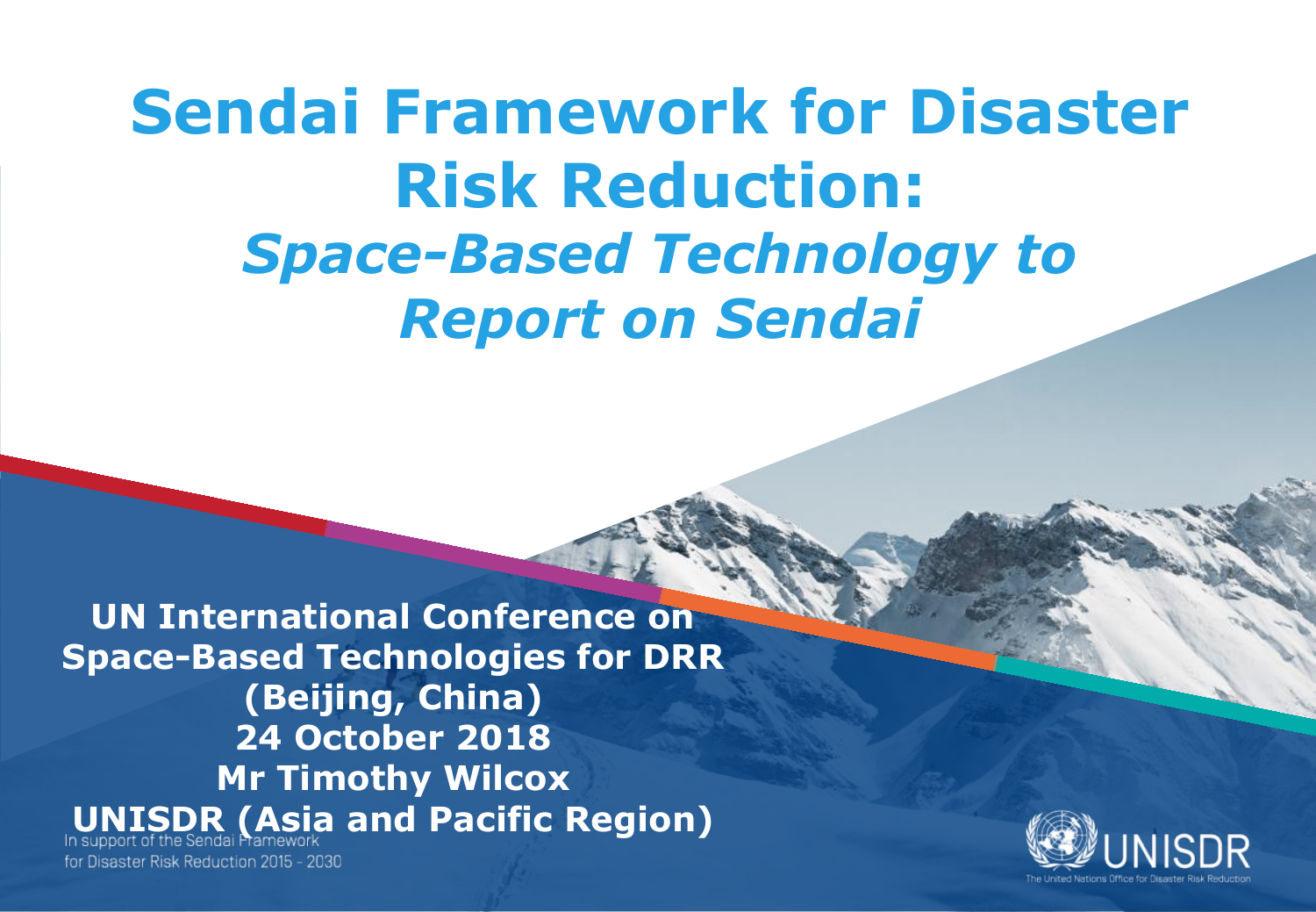*What is the Sendai Framework for DRR?*

- Voluntary Global Framework agreed by United Nations General Assembly in 2015
- Outcome is to: *reduce disaster risk, losses of lives, livelihoods and health in economic, physical, social, cultural and environmental assets of persons, businesses, communities and countries.*



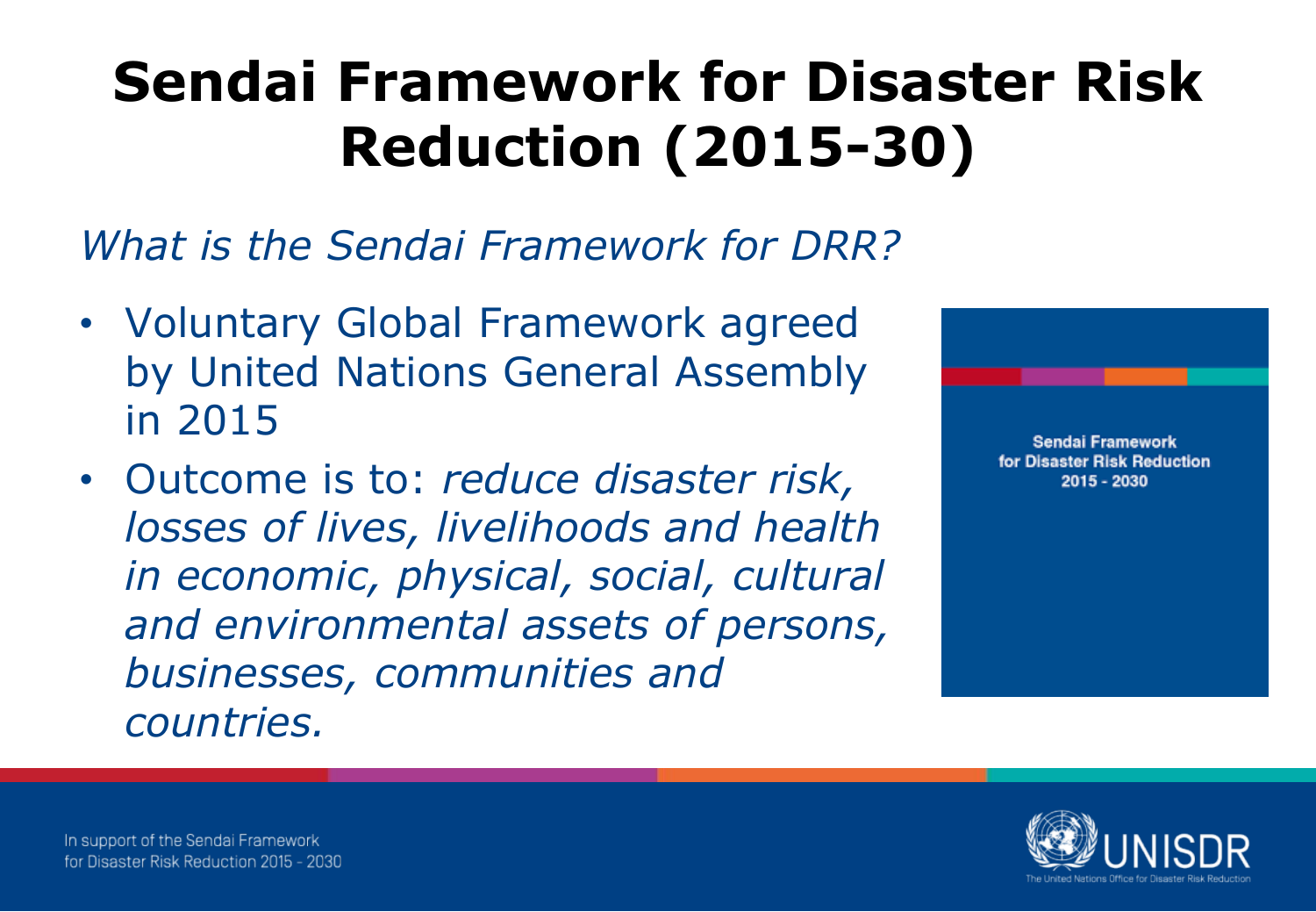### **There are 4 Priority Areas of the Framework**

Priority # 1: Understanding Disaster Risk

*"Policies and practices for disaster risk management should be based on an understanding of disaster risk "*

Such knowledge can be leveraged for the purpose of pre-disaster risk assessment, for prevention and mitigation.

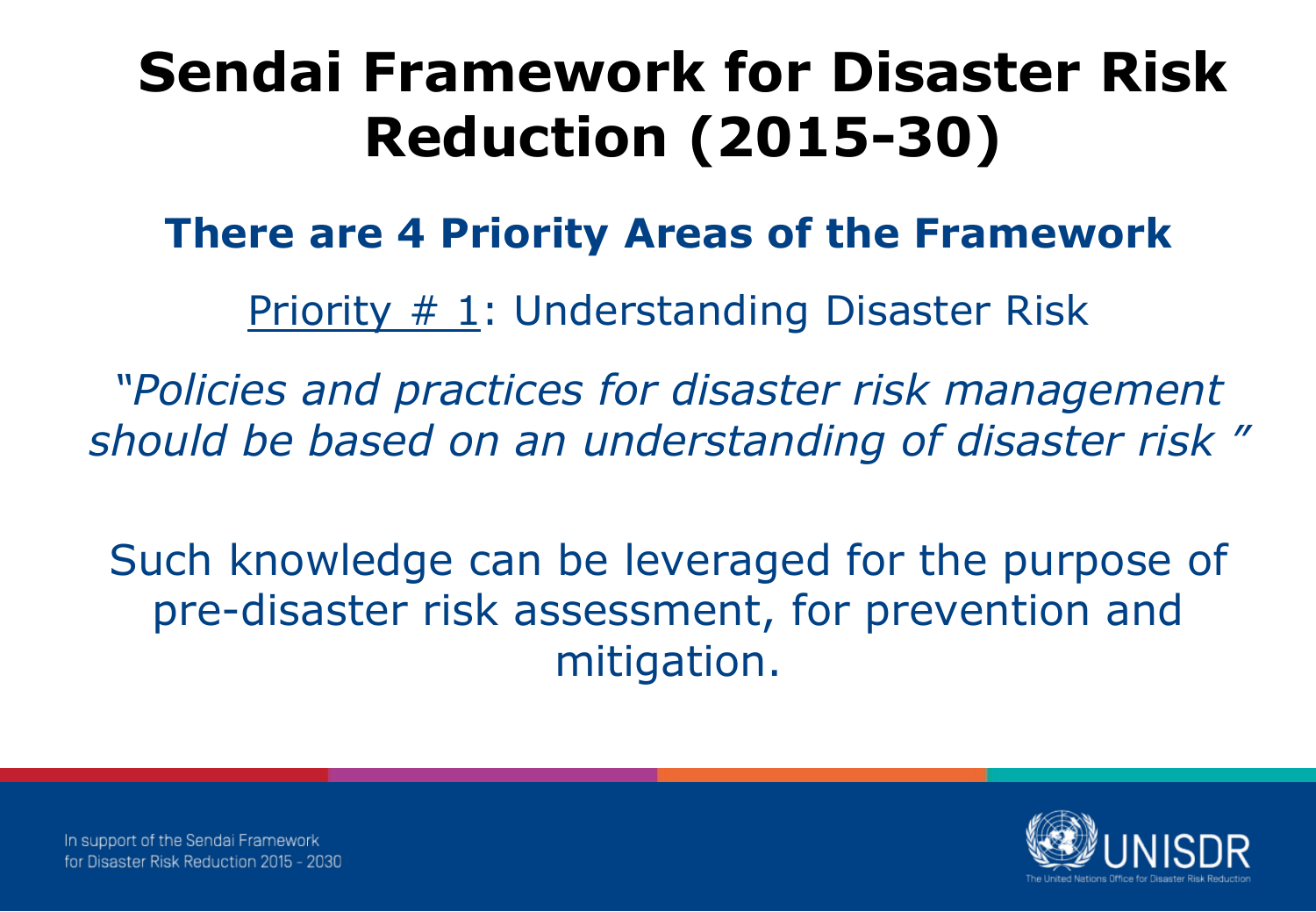SBT in Priority 1 - National and Local Levels:

To promote real time access to reliable data, make use **of space** and in-situ **information**, including geographic information systems (GIS), and use information and communications technology innovations to enhance measurement tools and the collection, analysis and dissemination of data.

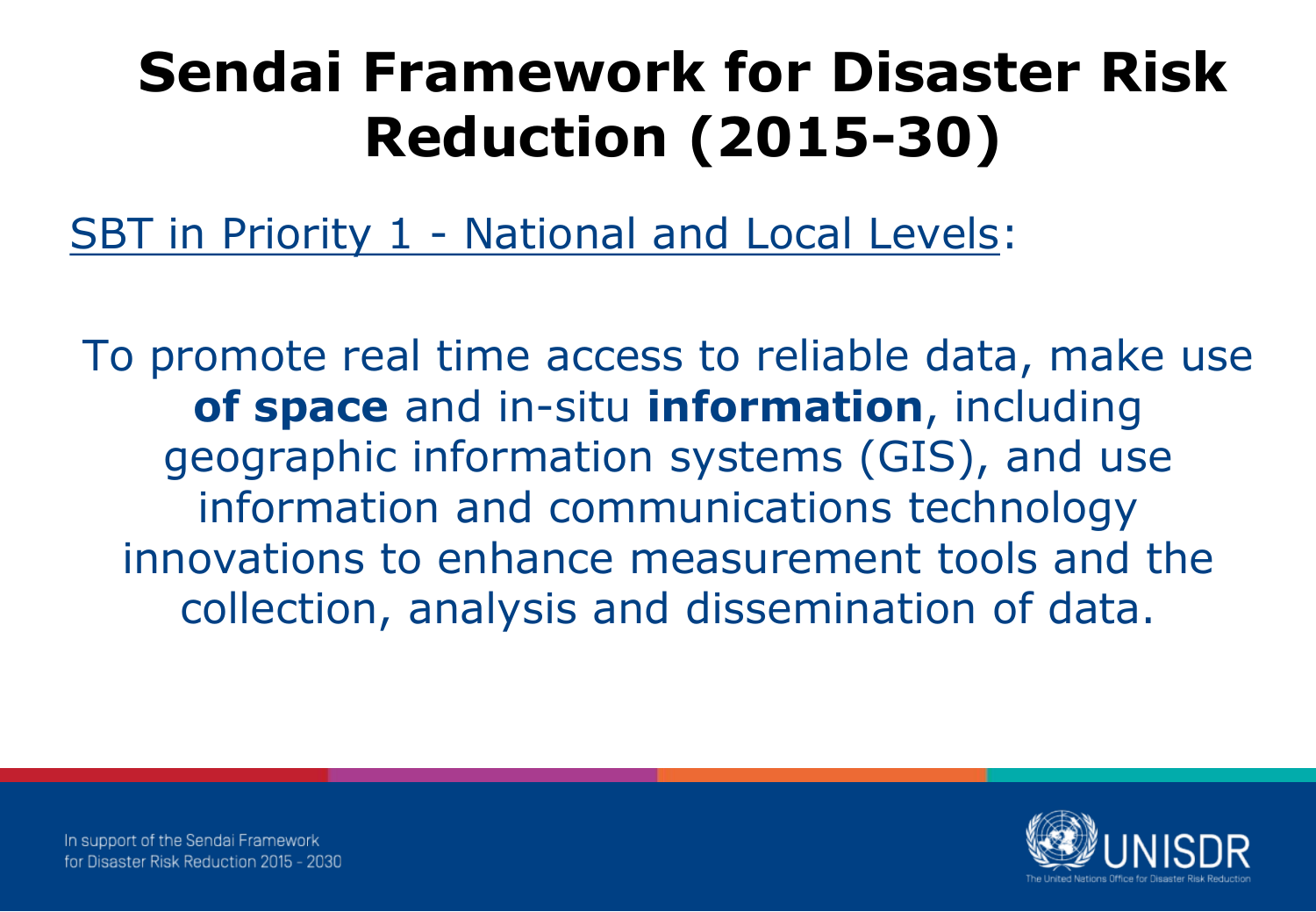SBT in Priority 1 - Global and Regional Levels:

To promote and enhance, through international cooperation, including technology transfer, access to and the sharing and use of non-sensitive data and information, as appropriate, communications and geospatial and **space-based technologies** and related services; maintain and strengthen in situ and remotelysensed earth and climate observations.

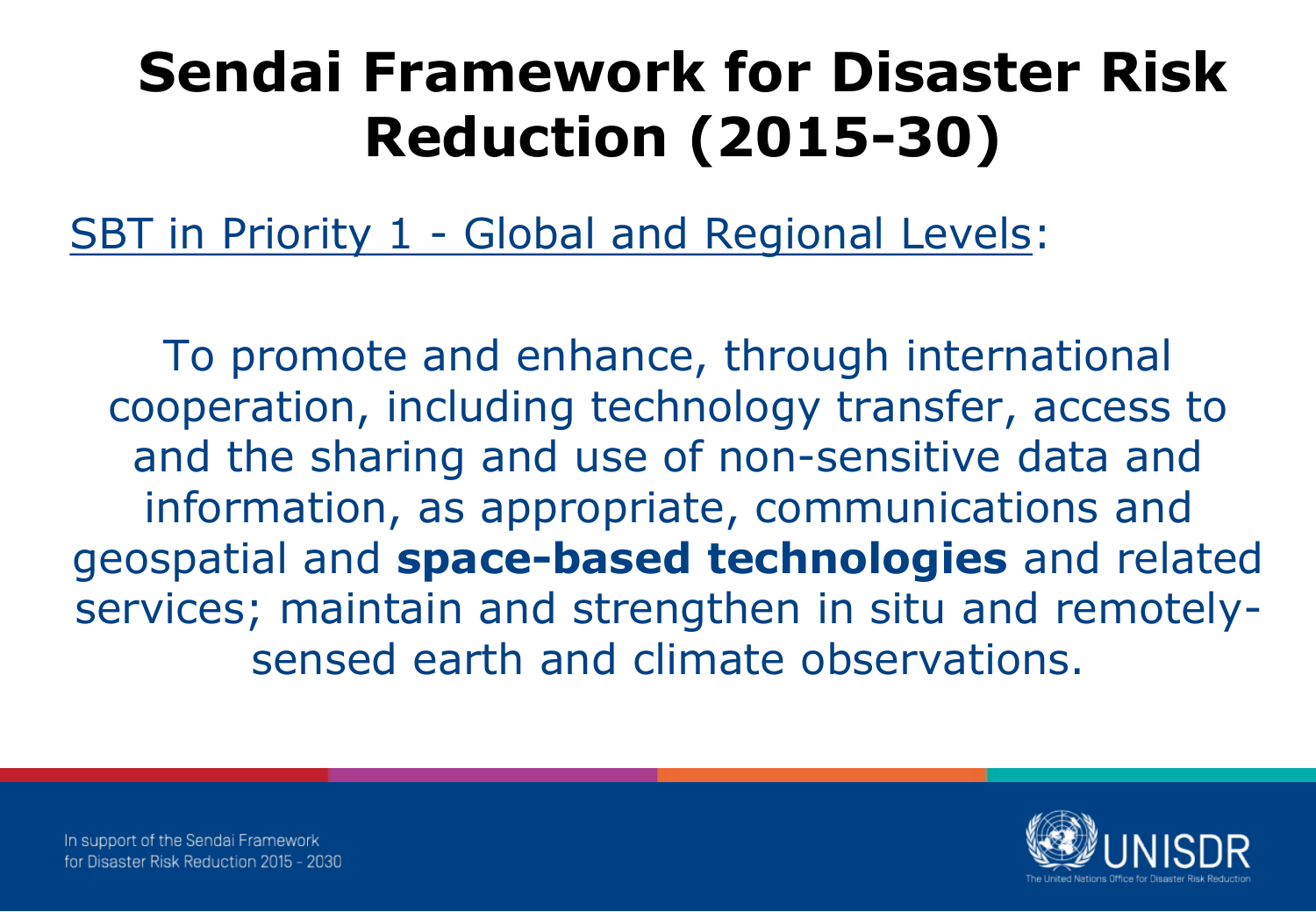### SUSTAINABLE **GOALS**



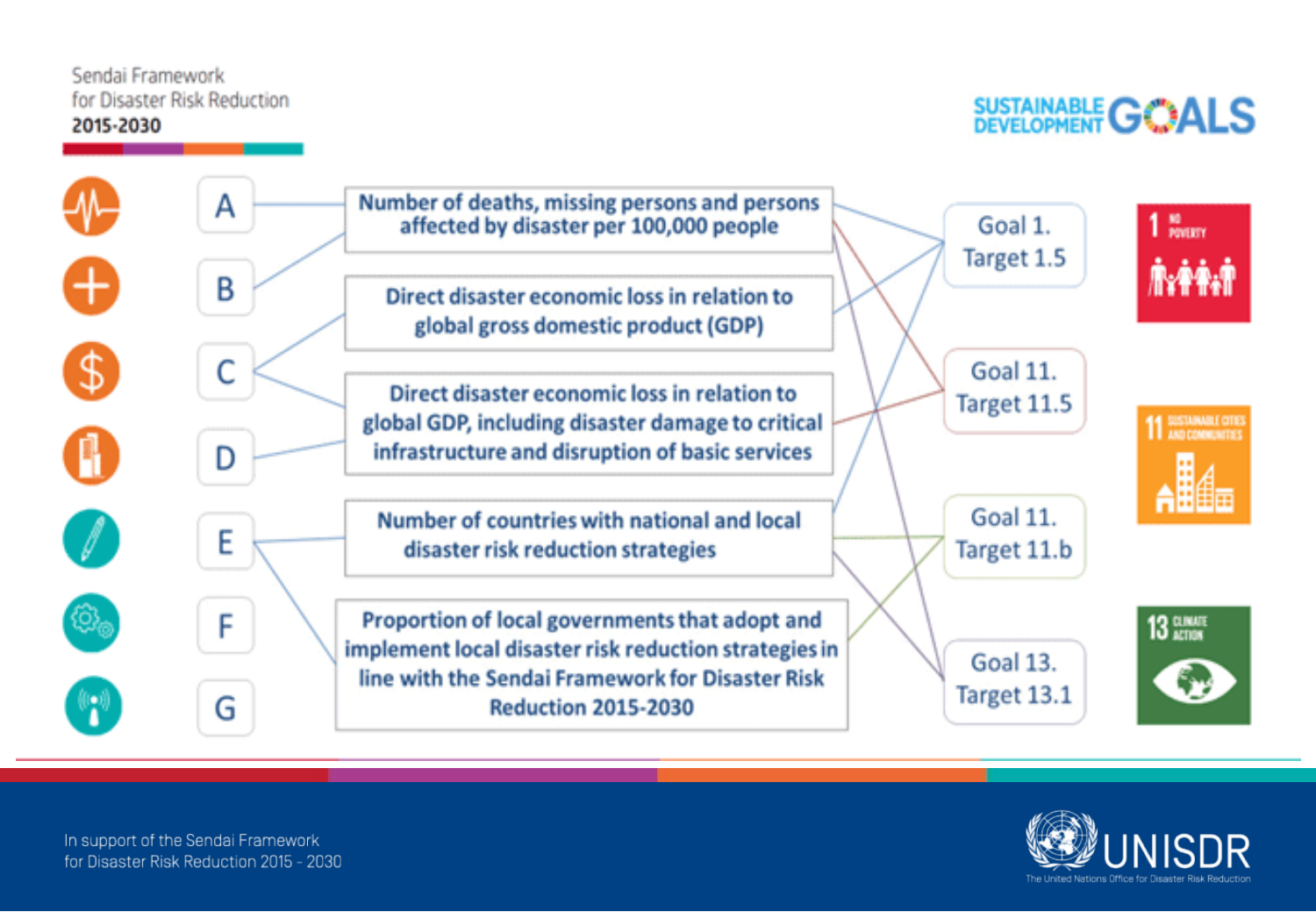#### **Reporting Requirements for Sendai Framework Monitoring Process for 2018 and 2019**



<sup>1</sup>SDGs: Sustainable Development Goals

<sup>2</sup> HLPF: High Level Political Forum

<sup>3</sup> GAR: Global Assessment Report (GAR) on DRR

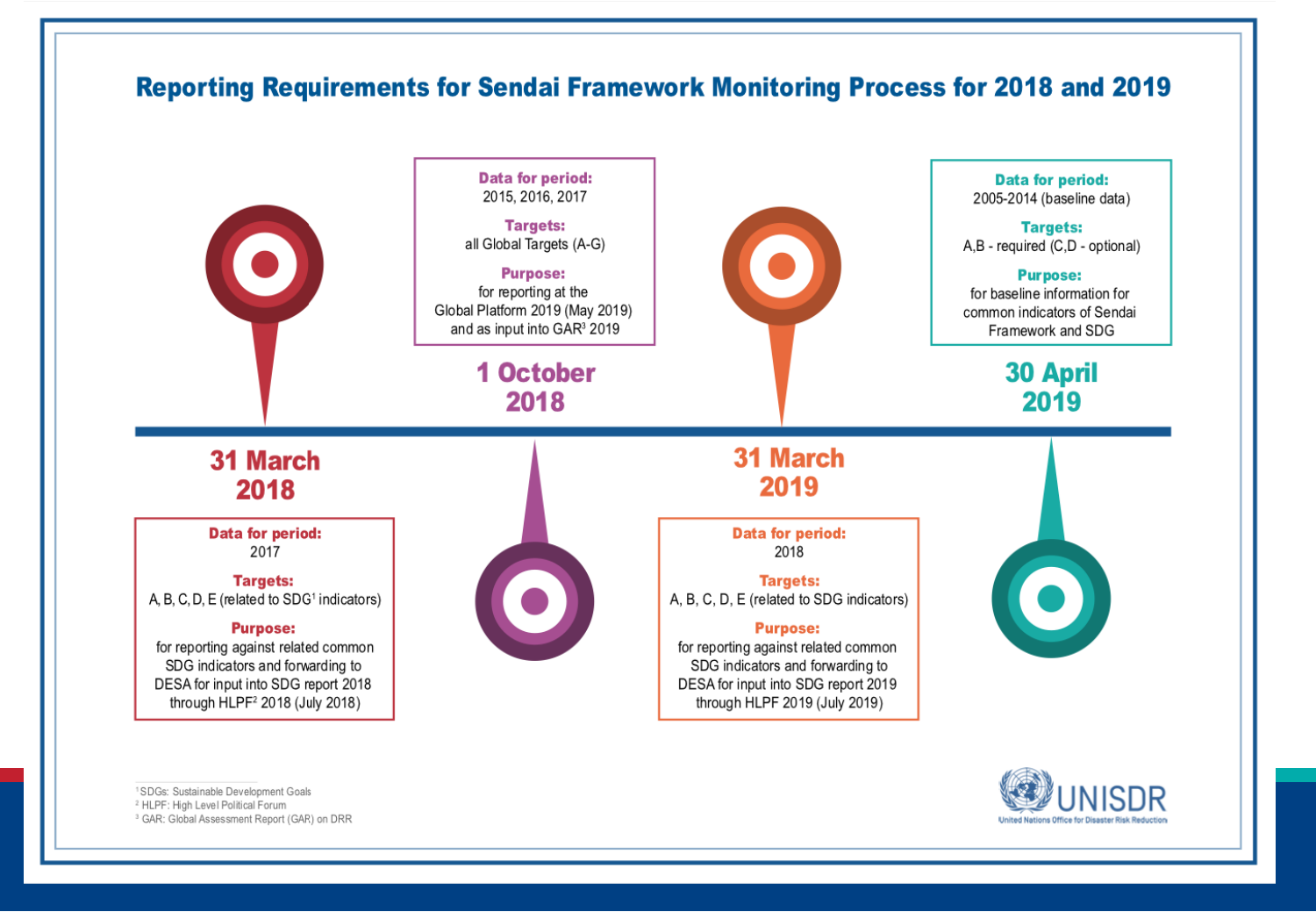



In support of the Sendai Framework<br>for Disaster Risk Reduction 2015 - 2030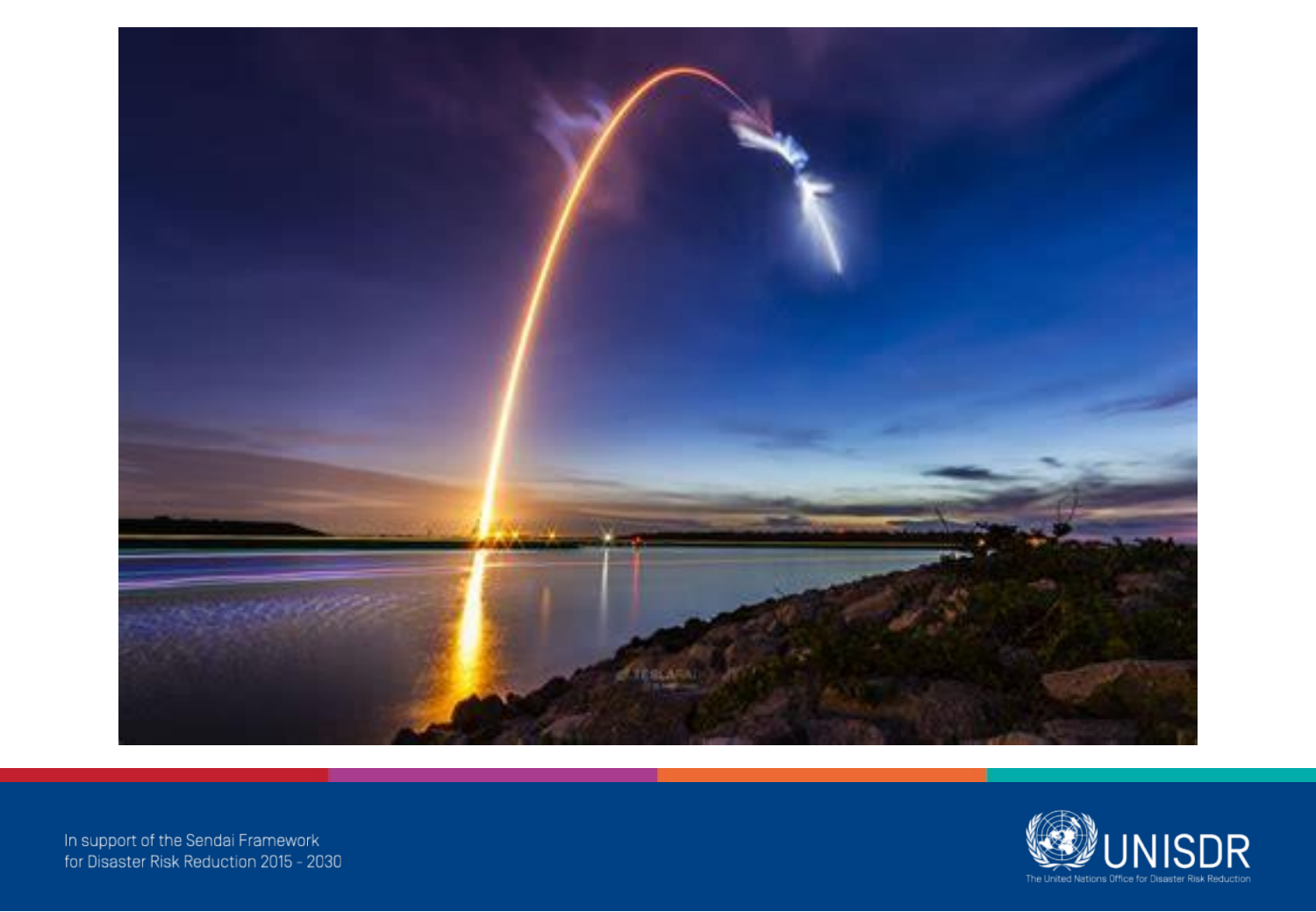# **Challenges in Reporting Sendai**

Reporting to date revealed data gaps:

- Sendai Targets C and D on Economic Loss and damage to Critical Infrastructure data were the lowest reported (about 40% response rate).
- Geospatial data does not always exist, particularly in developing countries.



• Data that does exist is not always available (even between Government Ministries) or used as there is a low technical capacity to interpret and understand.

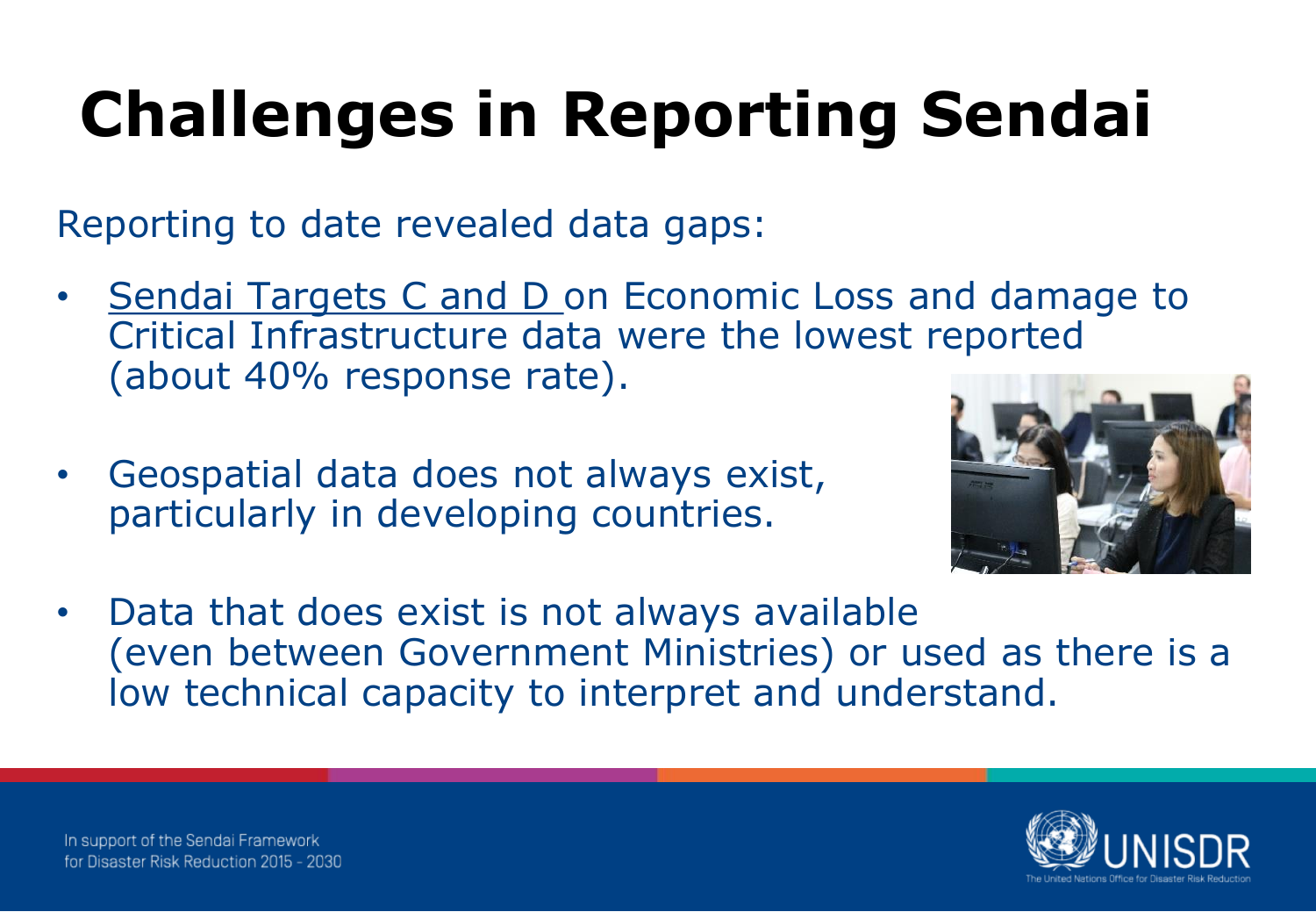### **Space-Based Technology Can Assist**

Countries can greatly benefit from Space-Based Technology shared by other nations, particularly in:

- 1. Risk Assessments before a Disaster
- 2. Damage Assessments after a Disaster (e.g. agricultural crops)
- 3. Data can be used to report on Sendai and SDGs

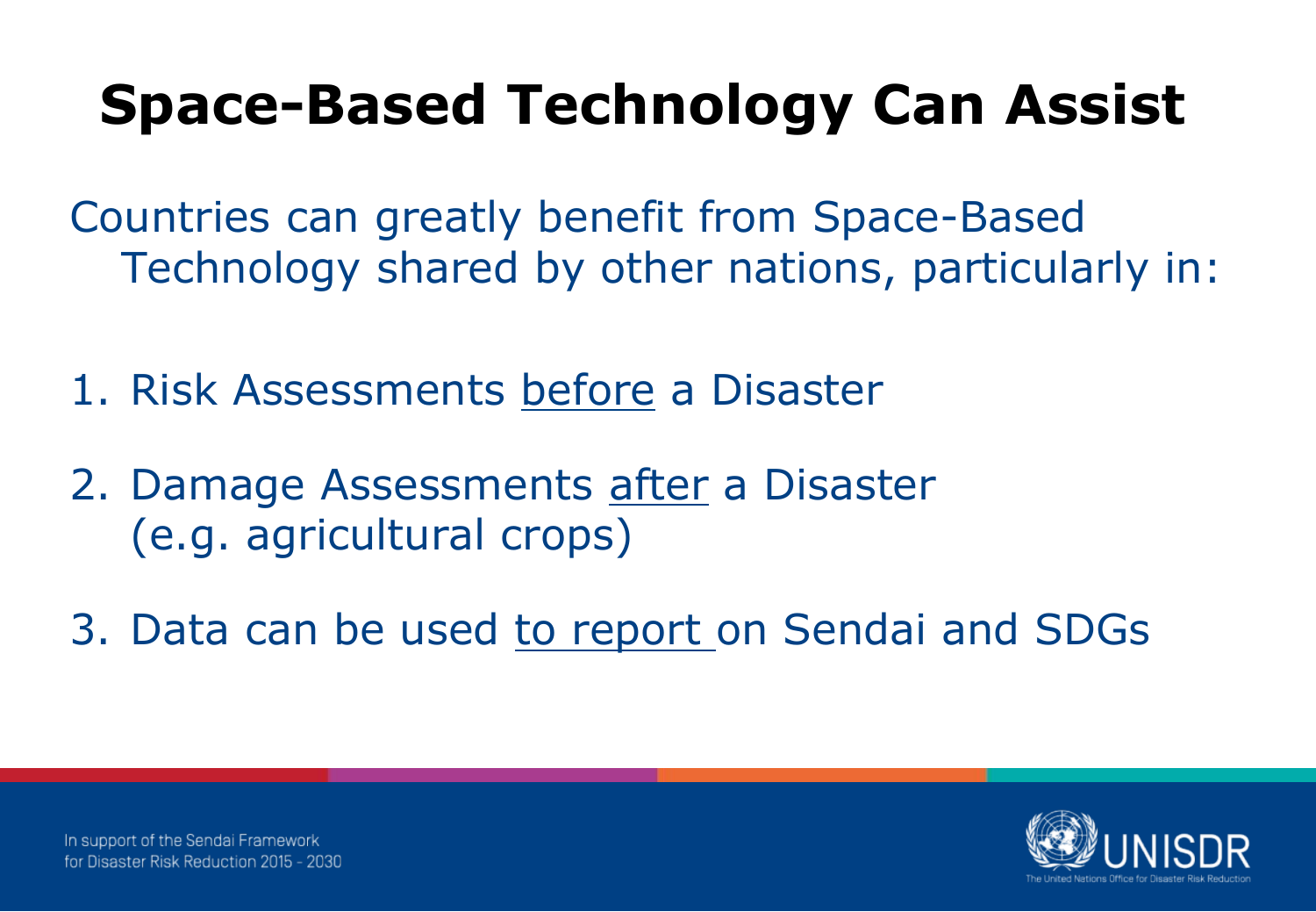## **Example: Cyclone Winston 2016 (Fiji)**



In support of the Sendai Framework for Disaster Risk Reduction 2015 - 2030

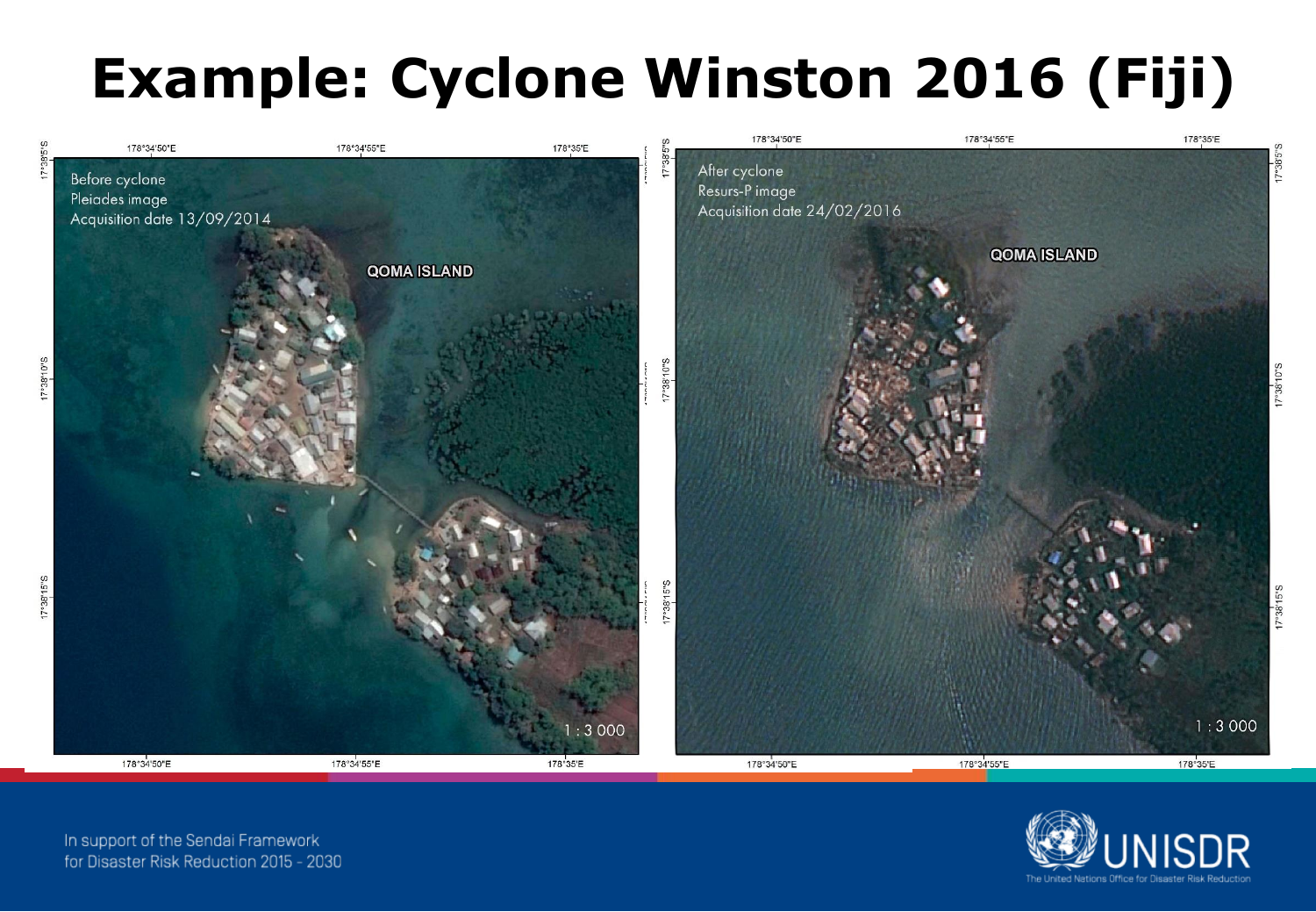### **Data before Disasters**

- 1. Collect and share geospatial data not just after but also before the hazard / disaster event:
	- This will improve damage assessments through comparison of more recent before and after imagery;
	- Increase effectiveness of risk assessments to prevent the disasters
- 2. Must make data publically available.
- 3. Must make data publically understandable and user friendly.

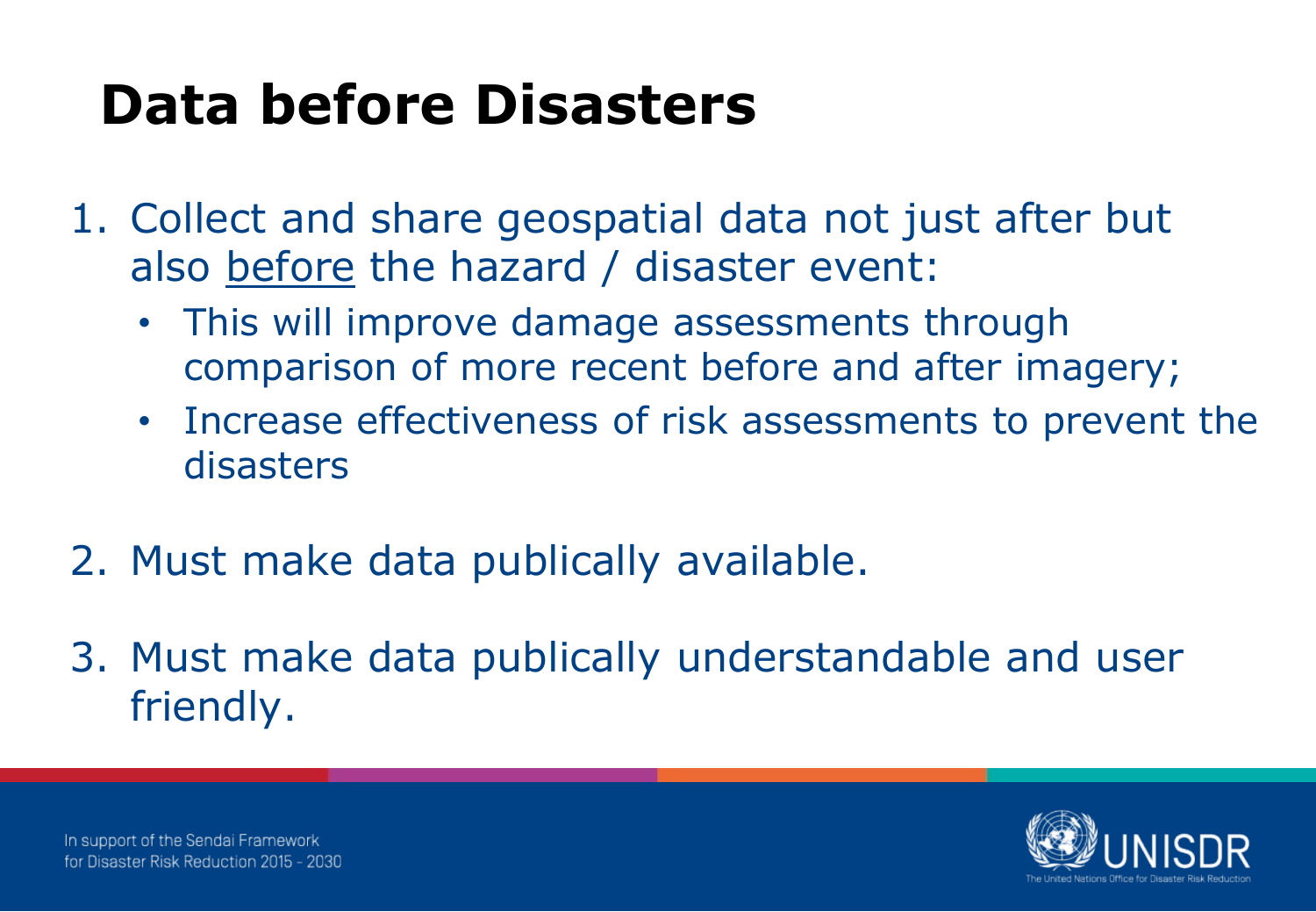## **Key Points**

- Sendai (like SDGs) identifies a clear role for Space-Based Technology in implementation and monitoring.
- Large benefits from SBT shared by other nations *(e.g. reducing risk through better assessments and improving damage assessment data)*
- SBT agencies should become a key partner in the Sendai and SDG Reporting process.
- Invite SBT agencies to be part of national DRR strategy development work to include them from the beginning.